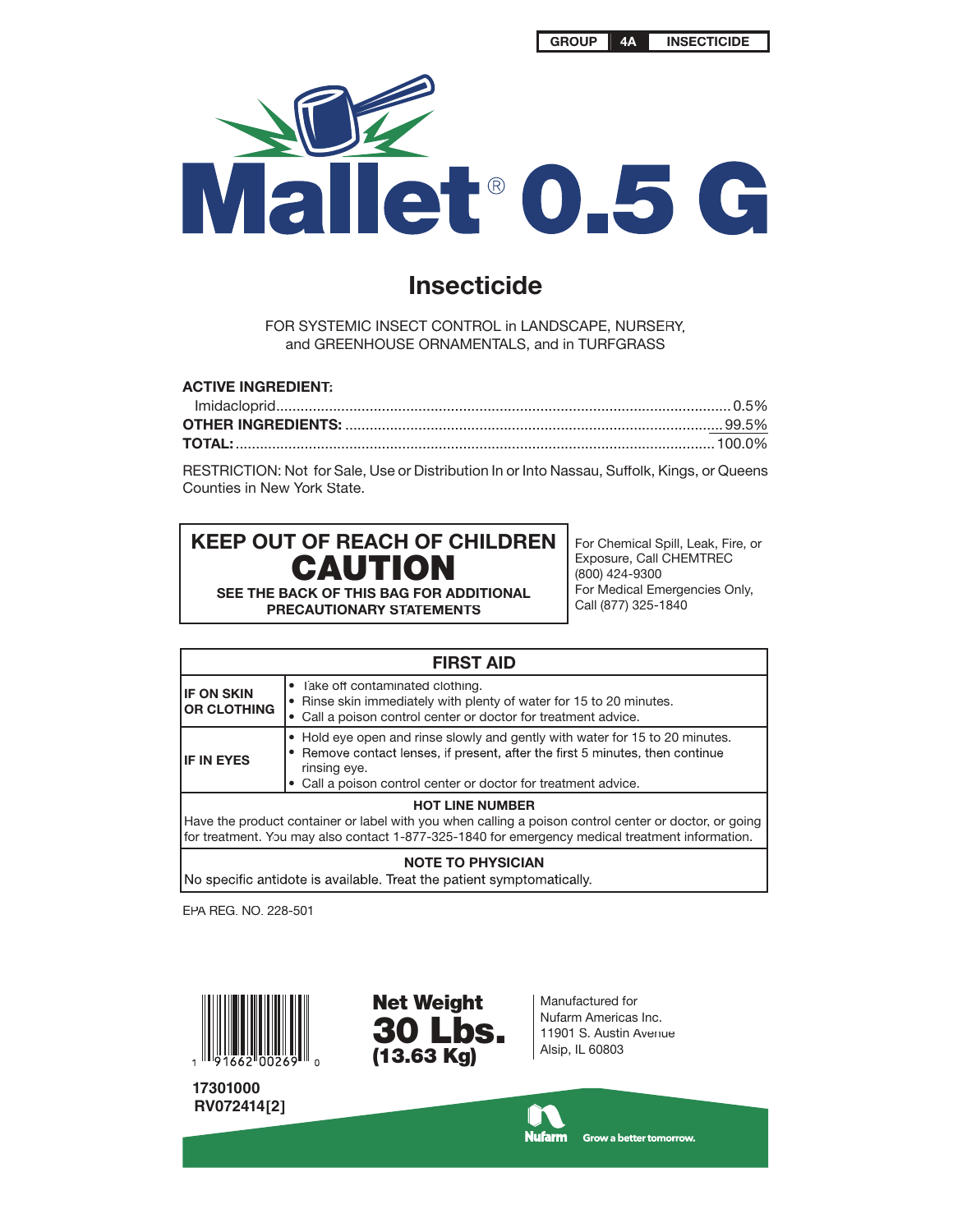### **PRECAUTIONARY STATEMENTS HAZARDS TO HUMANS AND DOMESTIC ANIMALS**

#### **CAUTION**

Causes moderate eye irritation. Avoid contact with eyes or clothing. Wash thoroughly with soap and water after handling and before eating, drinking, chewing gum or using tobacco.

#### **PERSONAL PROTECTIVE EQUIPMENT (PPE)**

Applicators and other handlers must wear:

• Long-sleeved shirt and long pants.

• Chemical-resistant gloves made of waterproof material such as barrier laminate, butyl rubber, nitrile rubber, neoprene rubber, natural rubber, polyethylene, polyvinylchloride (PVC) or viton.

- Shoes plus socks.
- Protective eyewear.

Follow manufacturer's instructions for cleaning/maintaining PPE. If no such instructions for washables, use detergent and hot water. Keep and wash PPE separately from other laundry.

**ENGINEERING CONTROLS:** When handlers use closed systems, enclosed cabs, or aircraft in a manner that meets the requirements listed in the Worker Protection Standard (WPS) for agricultural pesticides [40 CFR 170.240(d)(4-6)], the handler PPE requirements may be reduced or modified as specified in the WPS.

#### **USER SAFETY RECOMMENDATIONS**

#### **Users Should:**

- Wash hands before eating, drinking, chewing gum, using tobacco, or using the toilet.
- Remove clothing immediately if pesticide gets inside. Then wash thoroughly and put on clean clothing.
- Remove PPE immediately after handling this product. Wash the outside of gloves before removing. As soon as possible, wash thoroughly and change into clean clothing.

#### **ENVIRONMENTAL HAZARDS**

This product is highly toxic to aquatic invertebrates. DO NOT apply directly to water, or to areas where surface water is present or to intertidal areas below the mean high water mark. **DO NOT** contaminate water when disposing of equipment washwaters.

This chemical demonstrates the properties and characteristics associated with chemicals detected in groundwater. The use of this chemical in areas where soils are permeable, particularly where the water table is shallow, may result in groundwater contamination.

#### **DIRECTIONS FOR USE**

It is a violation of Federal law to use this product in a manner inconsistent with its labeling.

#### **RESTRICTIONS FOR ALL USES:**

DO NOT apply this product in a way that will contact workers or other persons, either directly or through drift. Only protected handlers may be in the area during application. For any requirements specific to your state or tribe, consult the agency responsible for pesticide regulation.

**DO NOT** apply this product, by any application method, to linden, basswood or other *Tilia* species in the State of Oregon.

DO NOT apply when treatment area is water saturated. The treated area must be in such a condition that rainfall or irrigation will penetrate vertically into the soil profile.

**DO NOT** apply more than a total of 80 lb (0.4 lb of active ingredient) per acre per year.

#### **AGRICULTURAL USE REQUIREMENTS**

Use this product only in accordance with its labeling and with the Worker Protection Standard, 40 CFR Part 170. This standard contains requirements for the protection of agricultural workers on farms, forests, nurseries, and greenhouses, and handlers of agricultural pesticides. It contains requirements for training, decontamination, notification, and emergency assistance. It also contains specific instructions and exceptions pertaining to the statements on this label about personal protective equipment (PPE) and restricted-entry interval. The requirements in this box only apply to uses of this product that are covered by the Worker Protection Standard.

DO NOT enter or allow worker entry into treated areas during the restricted-entry interval (REI) of 12 hours. Exception: If this product is applied by drenching, the Worker Protection Standard, under certain circumstances allows workers to enter the treated area if there will be no contact with anything that has been treated.

PPE required for early entry to treated areas that is permitted under the Worker Protection Standard and that involves contact with anything that has been treated, such as plants, soil, or water, is: • Coveralls

• Chemical-resistant gloves made of waterproof material such as barrier laminate, butyl rubber, nitrile rubber, neoprene rubber, natural rubber, polyethylene, polyvinylchloride (PVC) or viton

- Shoes plus socks
- Protective eyewear

#### **NON-AGRICULTURAL USE REQUIREMENTS**

The requirements in this box apply to uses of this product that are NOT within the scope of the Worker Protection Standard for agricultural pesticides (40 CFR part 170). The WPS applies when this product is used to produce agricultural plants on farms, forests, nurseries, or greenhouses.

Keep children and pets off treated area until dry.

#### **OBSERVE THE FOLLOWING PRECAUTIONS WHEN MIXING AND APPLYING IN THE VICINITY OF AQUATIC AREAS SUCH AS LAKES, RESERVOIRS, RIVERS, PERMANENT STREAMS, MARSHES OR NATURAL PONDS, ESTUARIES AND COMMERCIAL FISH PONDS.**

#### **RUNOFF MANAGEMENT**

DO NOT cultivate within 10 feet of the aquatic areas to allow growth of vegetative filter strip. When used on erodible soils, best management practices for minimizing runoff should be employed. Consult your local Natural Resources Conservation Service for recommendations in your use area.

#### **ENDANGERED SPECIES NOTICE**

Under the Endangered Species Act, it is a Federal Offense to use any pesticide in a manner that results in the death of a member of an endangered species. Consult your local county bulletin, County Extension Agent, or Pesticide State Lead Agency for information concerning endangered species in your area.

#### **RESISTANCE MANAGEMENT**

Some insects are known to develop resistance to insecticides after repeated use. As with any insecticide, the use of this product should conform to resistance management strategies established for the use area.

This product contains a Group 4A insecticide called imidacloprid. Insect biotypes with acquired or inherent tolerance to group 4A products may eventually dominate the insect population if Group 4A products are used repeatedly as the predominant method of control for targeted species. This may eventually result in partial or total loss of control of those species by this product and to other Group 4A products.

The active ingredient in this product is a member of the neonicotinoid chemical group. Avoid using a block of more than three consecutive applications of this product and/or other Group 4A products having the same or similar mode of action. Following a neonicotinoid block of treatments, Nufarm strongly encourages the rotation to a block of applications with effective products of a different mode before using additional applications of neonicotinoid products. Using a block rotation or windowed approach, along with other IPM practices, is considered an effective use strategy for preventing or delaying an insect pest's ability to develop resistance to this class of chemistry.

Applications of this product or other Group 4A products from the neonicotinoid chemical class should not be used on crops previously treated with long-residual, soil-applied products from the neonicotinoid chemical class.

Other Group 4A, neonicotinoid products include: Actara®, Assail®, Calypso®, Centric®, Intruder™, Leverage®, Trimax™, Admire® and Platinum®.

Contact your local extension specialist, certified crop advisor and/or product manufacturer for additional insect resistance management recommendations. Also, for more information on Insect Resistance Management (IRM), visit the Insecticide Resistance Action Committee (IRAC) on the web at http://irac-online.org/.

#### **PRODUCT INFORMATION**

This product is a systemic insecticide and will be translocated upward within the plant. The active ingredient in this product has sufficient residual activity so that applications can be made preceding the egg laying activity of the target pests. To assure optimum effectiveness, the product must be placed where the roots of the plant can absorb the active ingredient. Irrigate modestly, but thoroughly after application, allowing no leaching and runoff from treatment area.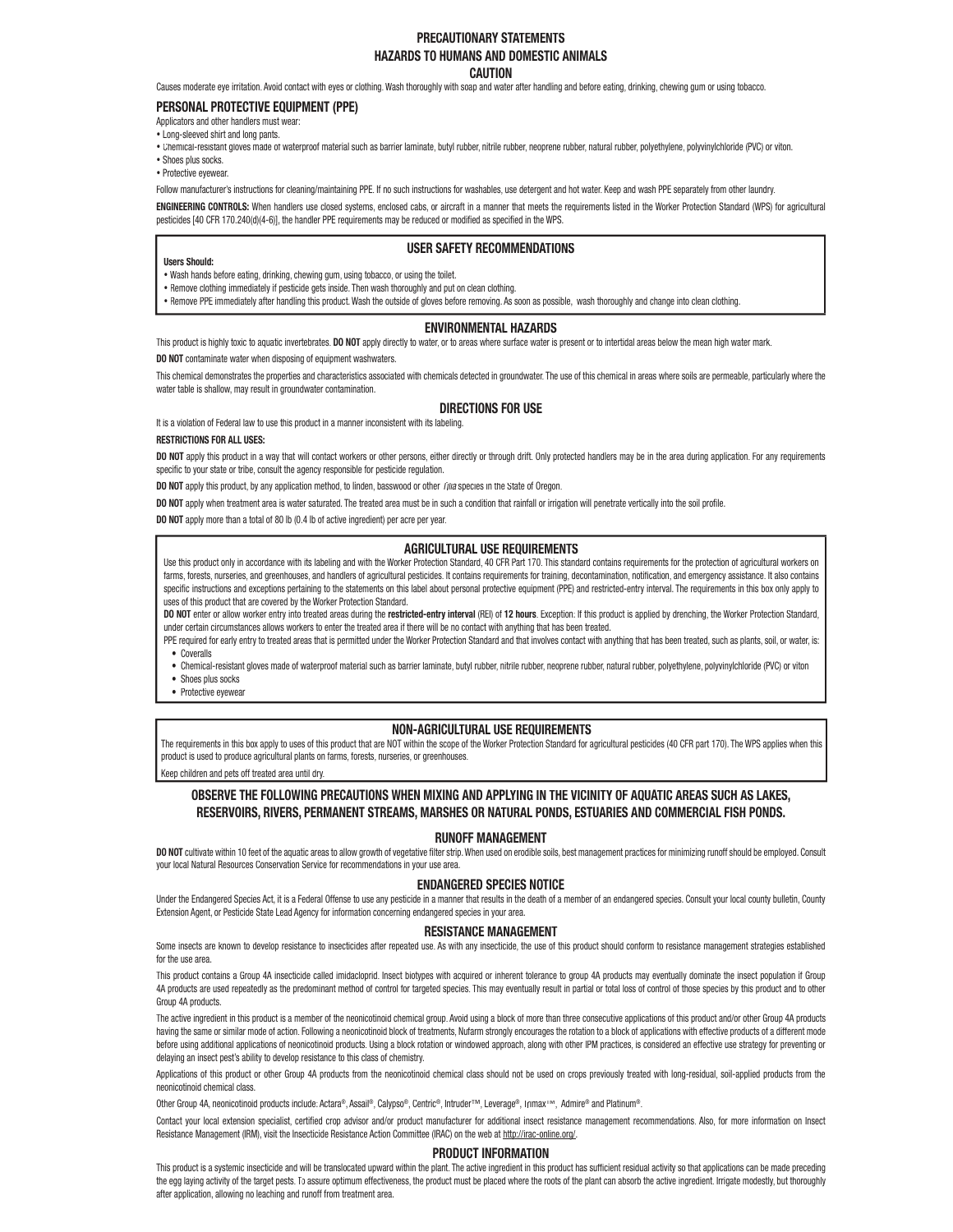High levels of control can be achieved when applications are made preceding or during the egg laying period. The need for an application can be based on historical monitoring of the site, previous records or experiences, current season adult trapping or other methods.

Resistance: Some insects are known to develop resistance to Insecticides after repeated use. As with any insecticide, the use of this product should conform to resistance management strategies established for the use area. Consult your Cooperative Extension Service for resistance management strategies and recommended pest management practices for your area.

**Incorporation:** Incorporation of this product can be achieved by cultivation, irrigation, rainfall, mechanical placement or by using mechanical soil or media mixing equipment.

Woody Perennials: Onset of protection is slower than in herbaceous species. A delay of 2 or more weeks should be expected. Longer delays may be expected with larger plants. Application should therefore be made in advance of expected insect activity.

**Bark Media:** Media with 30% or more bark content when treated with this product may confer a shorter period of protection.

#### **APPLICATION TO TURFGRASSES and LANDSCAPE ORNAMENTALS**

Use this product for the control of listed soil inhabiting pests of turfgrass and landscaped ornamentals as directed on the use sites listed below.

Use this product as a broadcast application to the soil around plants intended for aesthetic purposes or climatic modification and being grown in interior plantscapes, ornamental gardens or parks, or on golf courses or lawns and grounds in and around the perimeter of industrial and commercial buildings and on residential areas. Make application prior to anticipated pest infestation to maximize control. Rainfall, irrigation and mechanical incorporation after application will aid in maximizing control.

#### **APPLICATION EQUIPMENT**

Apply this product uniformly over the area being treated with granular application equipment. Both drop-type and rotary-type spreaders may be used to apply this product. **DO NOT** use spreaders that apply the material in narrow, concentrated bands. Calibrate all application equipment at the time of application to achieve the specified application rate.

Use the "SPREADER SETTINGS FOR THIS PRODUCT" table below as a guide in establishing an accurate rate of this product. Application rates will vary depending upon speed, equipment wear, and condition of spreader.

| <b>TURFGRASSES (Lawns)</b>                                                                                                                                                                                                                                                                                                                                                                                                                                                                                                                                                                                                                                                                                                                                                                                                    |                                                                       |  |  |  |  |  |  |
|-------------------------------------------------------------------------------------------------------------------------------------------------------------------------------------------------------------------------------------------------------------------------------------------------------------------------------------------------------------------------------------------------------------------------------------------------------------------------------------------------------------------------------------------------------------------------------------------------------------------------------------------------------------------------------------------------------------------------------------------------------------------------------------------------------------------------------|-----------------------------------------------------------------------|--|--|--|--|--|--|
| <b>PEST</b>                                                                                                                                                                                                                                                                                                                                                                                                                                                                                                                                                                                                                                                                                                                                                                                                                   | <b>DOSAGE</b>                                                         |  |  |  |  |  |  |
| For control of:<br>Annual bluegrass weevil<br>Asiatic garden beetles (Maladera spp.)<br>Billbugs<br><b>Black turfgrass ataenius</b><br>European chafer<br>European Crane Fly<br>Green June beetle<br>Japanese beetle<br>May or June beetles<br>Northern masked chafer<br>Oriental beetle (Phyllophaga spp.)<br>Southern masked chafer                                                                                                                                                                                                                                                                                                                                                                                                                                                                                         | 60 to 80 lb per acre<br><sub>0r</sub><br>1.4 to 1.8 lb per 1000 sq ft |  |  |  |  |  |  |
| For control of:<br>Mole crickets                                                                                                                                                                                                                                                                                                                                                                                                                                                                                                                                                                                                                                                                                                                                                                                              |                                                                       |  |  |  |  |  |  |
| 80 lb per acre or<br>For suppression of:<br>1.8 lb per 1000 sq ft<br>Chinchbugs<br>Cutworms                                                                                                                                                                                                                                                                                                                                                                                                                                                                                                                                                                                                                                                                                                                                   |                                                                       |  |  |  |  |  |  |
| <b>Remarks</b>                                                                                                                                                                                                                                                                                                                                                                                                                                                                                                                                                                                                                                                                                                                                                                                                                |                                                                       |  |  |  |  |  |  |
| For control of grubs, billbugs, European crane fly and annual bluegrass weevil, make application prior to egg hatch of the target pest<br>For control of mole crickets make application prior to or during the peak egg hatch period. When adults or large nymphs are present and actively tunneling, accompany this product with a<br>remedial insecticide.<br>For suppression of chinchbugs, make application prior to the hatching of the first instar nymphs.<br>Consult your local State Agricultural Experiment Station, or State Extension Turf Specialists for more specific information regarding timing of application.<br>Irrigation or rainfall is required within 24 hours after application to move the active ingredient through the thatch.<br>On golf courses, irrigate treated areas following application. |                                                                       |  |  |  |  |  |  |
| <b>Restrictions</b>                                                                                                                                                                                                                                                                                                                                                                                                                                                                                                                                                                                                                                                                                                                                                                                                           |                                                                       |  |  |  |  |  |  |
| DO NOT apply more than 80 lb (0.4 lb of active ingredient) per acre per year.<br>DO NOT mow turf or lawn area until after irrigation or rainfall has occurred so that uniformity of application will not be affected.<br><b>DO NOT</b> allow runoff or puddling of irrigation water following application.<br>DO NOT apply this product to water-logged or saturated areas. Application of this product to water-logged or saturated areas will not allow penetration into the root zone of the plant.<br><b>DO NOT</b> graze treated areas or use clippings from treated areas for feed or forage.<br><b>DO NOT</b> allow people or pets onto area until pesticide is incorporated with water and the treatment area has dried.                                                                                              |                                                                       |  |  |  |  |  |  |
| <b>ORNAMENTALS:</b> Landscape Plantings (including trees, shrubs, evergreens, flowers, foliage & bedding plants, and ground covers.                                                                                                                                                                                                                                                                                                                                                                                                                                                                                                                                                                                                                                                                                           |                                                                       |  |  |  |  |  |  |
| PEST<br><b>DOSAGE</b>                                                                                                                                                                                                                                                                                                                                                                                                                                                                                                                                                                                                                                                                                                                                                                                                         |                                                                       |  |  |  |  |  |  |
| For control of: White grub larvae (including Japanese beetle larvae, Chafers, Phyllophaga<br>spp., Asiatic garden beetle, Oriental beetle)                                                                                                                                                                                                                                                                                                                                                                                                                                                                                                                                                                                                                                                                                    | 1.4 to 1.8 lb per 1000 sq ft                                          |  |  |  |  |  |  |
| <b>Remarks</b>                                                                                                                                                                                                                                                                                                                                                                                                                                                                                                                                                                                                                                                                                                                                                                                                                |                                                                       |  |  |  |  |  |  |
| Apply as a broadcast treatment. Prior to application, remove black plastic or other weed barrier materials that inhibit water permeability.<br>Mechanical incorporation, irrigation or rainfall is required within 24 hours after application to move the active ingredient into soil.                                                                                                                                                                                                                                                                                                                                                                                                                                                                                                                                        |                                                                       |  |  |  |  |  |  |
| <b>Restrictions</b>                                                                                                                                                                                                                                                                                                                                                                                                                                                                                                                                                                                                                                                                                                                                                                                                           |                                                                       |  |  |  |  |  |  |
|                                                                                                                                                                                                                                                                                                                                                                                                                                                                                                                                                                                                                                                                                                                                                                                                                               |                                                                       |  |  |  |  |  |  |

**DO NOT** apply more than 80 lb (0.4 lb of active ingredient) per acre per year.

**DO NOT** allow runoff or puddling of irrigation water following application.

**DO NOT** apply this product to water-logged or saturated areas. Application of this product to water-logged or saturated areas will not allow penetration into the root zone of the plant. **DO NOT** allow people or pets onto area until pesticide is incorporated with water and the treatment area has dried.

#### **APPLICATION TO GRASSY AREAS IN NURSERIES AND NURSERY GROWN ORNAMENTALS**

Use this product on grassy areas in nurseries, around nursery grown ornamentals, and between planting rows in nurseries to control listed pests. Make application prior to anticipated pest infestation to maximize control. Rainfall, irrigation and mechanical incorporation after application will aid in maximizing control.

#### **APPLICATION EQUIPMENT**

Apply this product uniformly over the area being treated with granular application equipment. Both drop-type and rotary-type spreaders may be used to apply this product. **DO NOT** use spreaders that apply the material in narrow, concentrated bands. Calibrate all application equipment at the time of application to achieve the specified application rate.

Use the "SPREADER SETTINGS FOR THIS PRODUCT" table below as a quide in establishing an accurate rate of this product. Application rates will vary depending upon speed, equipment wear and condition of spreader.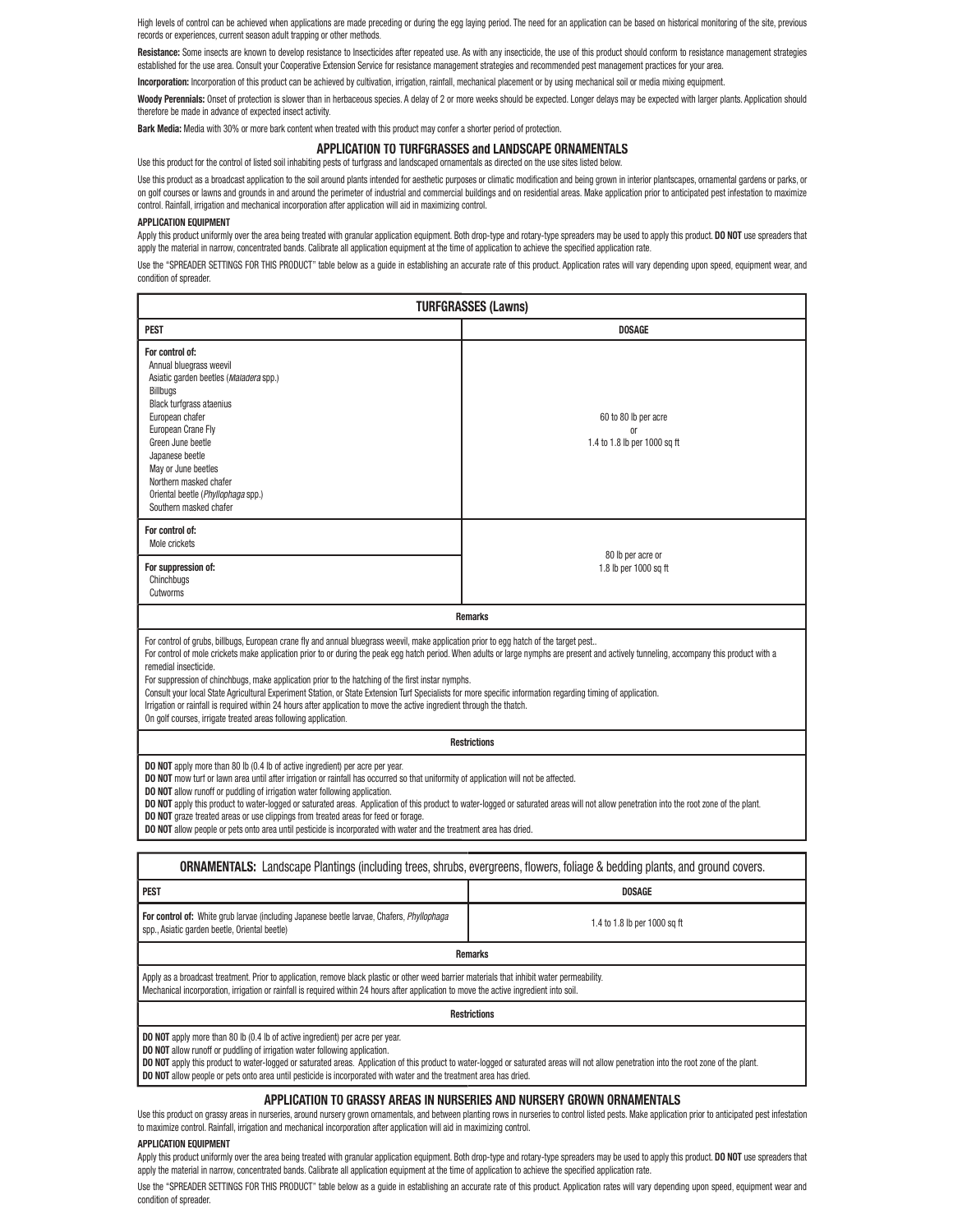| <b>DOSAGE</b>                                                                                                                                                                                                                                                                                                                                                                                                                                                                                                                                                                                                                                                                                                                                                |  |  |  |  |  |  |
|--------------------------------------------------------------------------------------------------------------------------------------------------------------------------------------------------------------------------------------------------------------------------------------------------------------------------------------------------------------------------------------------------------------------------------------------------------------------------------------------------------------------------------------------------------------------------------------------------------------------------------------------------------------------------------------------------------------------------------------------------------------|--|--|--|--|--|--|
| 60 to 80 lb per acre<br><sub>0r</sub><br>1.4 to 1.8 lb per 1000 sq ft                                                                                                                                                                                                                                                                                                                                                                                                                                                                                                                                                                                                                                                                                        |  |  |  |  |  |  |
|                                                                                                                                                                                                                                                                                                                                                                                                                                                                                                                                                                                                                                                                                                                                                              |  |  |  |  |  |  |
| 80 lb per acre or<br>1.8 lb per 1000 sq ft                                                                                                                                                                                                                                                                                                                                                                                                                                                                                                                                                                                                                                                                                                                   |  |  |  |  |  |  |
| <b>Remarks</b>                                                                                                                                                                                                                                                                                                                                                                                                                                                                                                                                                                                                                                                                                                                                               |  |  |  |  |  |  |
| For control of grubs, billbugs, European crane fly and annual bluegrass weevil, make application prior to egg hatch of the target pest.<br>For control of mole crickets make application prior to or during the peak egg hatch period. When adults or large nymphs are present and actively tunneling, accompany this product with a<br>remedial insecticide.<br>For suppression of chinchbugs, make application prior to the hatching of the first instar nymphs.<br>Consult your local State Agricultural Experiment Station, or State Extension Turf Specialists for more specific information regarding timing of application.<br>Irrigation or rainfall is required within 24 hours after application to move the active ingredient through the thatch. |  |  |  |  |  |  |
| Roetrictione                                                                                                                                                                                                                                                                                                                                                                                                                                                                                                                                                                                                                                                                                                                                                 |  |  |  |  |  |  |

#### **Restrictions**

**DO NOT** apply more than 80 lb (0.4 lb of active ingredient) per acre per year.

**DO NOT** mow grassy area until after irrigation or rainfall has occurred so that uniformity of application will not be affected.

**DO NOT** allow runoff or puddling of irrigation water following application.

'n

DO NOT apply this product to water-logged or saturated areas. Application of this product to water-logged or saturated areas will not allow penetration into the root zone of the plant. **DO NOT** graze treated areas or use clippings from treated areas for feed or forage.

| <b>NURSERY GROWN ORNAMENTALS</b> (in Field and Forest Nurseries)                                                                                                                                                                                                                                                                                                                                                                                                                                                                                                                                                                                                             |                                                         |  |  |  |  |  |  |
|------------------------------------------------------------------------------------------------------------------------------------------------------------------------------------------------------------------------------------------------------------------------------------------------------------------------------------------------------------------------------------------------------------------------------------------------------------------------------------------------------------------------------------------------------------------------------------------------------------------------------------------------------------------------------|---------------------------------------------------------|--|--|--|--|--|--|
| PEST                                                                                                                                                                                                                                                                                                                                                                                                                                                                                                                                                                                                                                                                         | <b>DOSAGE</b>                                           |  |  |  |  |  |  |
| For control of: White grub larvae (including Japanese beetle, Masked Chafers, European<br>Chafer, Oriental beetle, Asiatic Garden beetle)                                                                                                                                                                                                                                                                                                                                                                                                                                                                                                                                    | Use 5.4 lbs per 1000 linear row ft. or per 3000 sq. ft. |  |  |  |  |  |  |
| <b>Remarks</b>                                                                                                                                                                                                                                                                                                                                                                                                                                                                                                                                                                                                                                                               |                                                         |  |  |  |  |  |  |
| Apply as a uniform band on either side of planting rows using a band six (6) inches wider than the actual root ball diameter to be dug. DO NOT allow bands in adjacent rows to overlap.<br>Vegetation in the area to be treated should be mowed to a height of 3 inches or less prior to application. Mowing to the lowest possible height will insure greater consistency of control.<br>Apply May through July. Irrigation or rainfall is required within 24 hours after application.                                                                                                                                                                                      |                                                         |  |  |  |  |  |  |
| <b>Restrictions</b>                                                                                                                                                                                                                                                                                                                                                                                                                                                                                                                                                                                                                                                          |                                                         |  |  |  |  |  |  |
| <b>DO NOT</b> apply more than 80 lb (0.4 lb of active ingredient) per acre per year.<br><b>DO NOT</b> allow runoff or puddling of irrigation water following application.<br>DO NOT apply this product to water-logged or saturated areas. Application of this product to water-logged or saturated areas will not allow penetration into the root zone of the plant.<br>DO NOT exceed an application frequency of more than once each 16 weeks on nursery ornamentals with a production cycle of less than one (1) year.<br>DO NOT exceed one (1) application per year on nursery ornamentals with a production cycle of greater than one year.<br><b>Rotational Crops:</b> |                                                         |  |  |  |  |  |  |
| Food Asses. The doubless sends a selected with converse security to se included sealthed considerate and formation of the food the distribution of the interest of the interest of the food distribution of the food distribut                                                                                                                                                                                                                                                                                                                                                                                                                                               |                                                         |  |  |  |  |  |  |

**Food Crops:** Treated areas may be replanted with any crop specified on an imidacloprid label, or with any crop for which a tolerance exists for the active ingredient. For crops not listed on any imidacloprid label, or for crops for which no tolerances for the active ingredient have been established, a 12 month plant-back interval must be observed.

## **APPLICATION TO GREENHOUSE AND NURSERY ORNAMENTALS GROWN IN FLATS, ON BENCHES, IN BEDS, AND IN CONTAINERS**

To control listed pests, incorporate this product into potting mix prior to planting or for topical applications to greenhouse and nursery ornamentals grown in flats, on benches, in beds, and in containers.

| <b>GREENHOUSE and NURSERY GROWN ORNAMENTALS</b><br>(on Flats, on Benches, in Beds, and in Containers)                                                                                                                                                                                                                                                                                                                                                                                                                                                |                          |                           |                                        |                            |                           |                          |                         |                       |                          |                          |
|------------------------------------------------------------------------------------------------------------------------------------------------------------------------------------------------------------------------------------------------------------------------------------------------------------------------------------------------------------------------------------------------------------------------------------------------------------------------------------------------------------------------------------------------------|--------------------------|---------------------------|----------------------------------------|----------------------------|---------------------------|--------------------------|-------------------------|-----------------------|--------------------------|--------------------------|
|                                                                                                                                                                                                                                                                                                                                                                                                                                                                                                                                                      |                          |                           |                                        | <b>PESTS</b>               |                           |                          |                         |                       |                          |                          |
| For control of: Adelgids, Aphids, Fungus gnat (larvae) <sup>1</sup> , Japanese beetles (adults), Lacebugs, Leaf beetles (including Elm and Viburnum leaf beetles), Leafhoppers (including glassy-winged<br>sharpshooter), Leafminers, Mealybugs, Psyllids, Root weevil complex (such as Black vine weevil, Apopka weevil, Citrus root weevil?), Soft scale, , Whiteflies, White grub larvae (such as Japanese<br>beetle, Chafers, European chafer, Oriental beetle, Asiatic garden beetle)<br>For suppression of: Armored scale, Thrips <sup>3</sup> |                          |                           |                                        |                            |                           |                          |                         |                       |                          |                          |
| <sup>r</sup> Fungus gnat larvae in the soil will be controlled by incorporation. No adult Fungus Gnat control. Other foliar insect control is achieved by the uptake of this product from a healthy root system<br>translocating the active ingredient up into the plant.<br><sup>2</sup> Citrus Root Weevil: Only for use on non-bearing citrus nursery stock.<br><sup>3</sup> Thrips suppression on foliage only. Thrips in buds and flowers will not be suppressed.                                                                               |                          |                           |                                        |                            |                           |                          |                         |                       |                          |                          |
| <b>USE RATES</b>                                                                                                                                                                                                                                                                                                                                                                                                                                                                                                                                     |                          |                           |                                        |                            |                           |                          |                         |                       |                          |                          |
| 1 level teaspoon $(tsp) = 3.0$ grams<br>$3$ tsp = 1 tablespoon (TBSP)                                                                                                                                                                                                                                                                                                                                                                                                                                                                                |                          |                           |                                        |                            |                           |                          |                         |                       |                          |                          |
| <b>Bulk Application</b><br><b>Topical Application</b><br><b>Container size (inches)</b>                                                                                                                                                                                                                                                                                                                                                                                                                                                              |                          |                           |                                        |                            |                           |                          |                         |                       |                          |                          |
| <b>TREATMENT</b>                                                                                                                                                                                                                                                                                                                                                                                                                                                                                                                                     |                          |                           | # pots / $yd^3$ of mix<br>lbs / $yd^3$ |                            |                           | level tsp                |                         | grams / pot           |                          |                          |
| Herbaceous<br><b>Species</b>                                                                                                                                                                                                                                                                                                                                                                                                                                                                                                                         | 2.0<br>3.5<br>5.5<br>8.0 | 3.0<br>5.0<br>7.0<br>10.0 | 4500<br>1600<br>900<br>200             | 3200<br>1300<br>400<br>160 | 14.0<br>7.8<br>3.6<br>2.0 | 7.0<br>6.0<br>2.4<br>1.6 | 1/3<br>2/3<br>$1 - 1/3$ | 2/3<br>$1 - 1/3$<br>2 | 1.0<br>2.0<br>2.8<br>4.0 | 2.0<br>2.8<br>4.0<br>5.4 |
| (1 or 2 plants per pot)                                                                                                                                                                                                                                                                                                                                                                                                                                                                                                                              | 11.0                     | 12.0                      | 80                                     | 60                         | .6                        | 1.0                      | 2                       | $2 - 3/4$             | 5.4                      | 8.2                      |